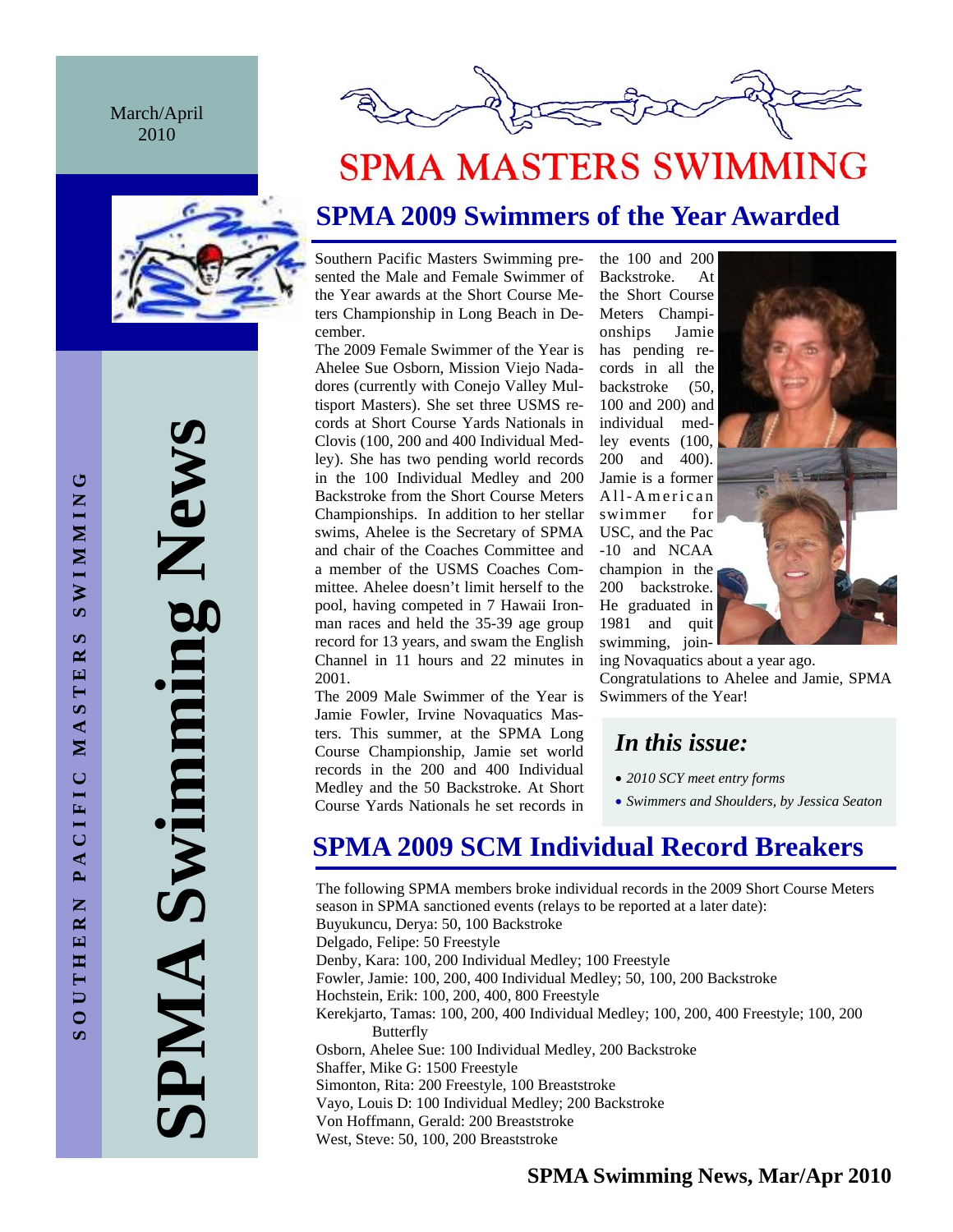## SWIM FOR LIFE!

**SAN LUIS OBISPO, SANTA BARBARA (North) and KERN**<br>ATASCADERO: Team K-man<br>Jen ATASCADERO: Team K-man Jennifer Glenesk (805) 434-1912, jglenesk @charter.net, www.teamkman.org<br>ATASCADERO: No. SLO Masters Kass Flaig (805) 704-9797, kassflaig @hotmail.com, www.c2multisport.com ATASCADERO: No. SLO Masters Kass Flaig (805) 704-9797, kassflaig@hotmail.com, www.c2multisport.com<br>BAKERSFIELD: Gold Wave Masters Chris Hansen (661) 654-2327; chansen6@csub.edu BAKERSFIELD: Gold Wave Masters Chris Hansen (661) 654-2327; chansen 6@csub.edu<br>BAKERSFIELD Swim Club Club Chris Hansen (661) 654-2327; chansen 6@csub.edu BAKERSFIELD Swim Club<br>BAKERSFIELD Aquatics Club<br>Charles Pike (661) 395-4663, bakersfieldaquatics@yahoo.com, www.bakersf BAKERSFIELD Aquatics Club Charles Pike (661) 395-4663, bakersfieldaquatics@yahoo.com, www.bakersfieldaquatics.org<br>COMPOC: Lompoc's Other Swim Team Frank Piemme (805) 735-7574, conniefrank@verizon.net LOMPOC: Lompoc's Other Swim Team Frank Piemme (805) 735-7574, conniefrank @verizon.net<br>PASO ROBLES: North County Aquatics Namey Sznejkowski (805) 238-5591, betco@yahoo.com, Nancy Sznejkowski (805) 238-5591, betco@yahoo.com, www.northcountyaquatics.org SAN LUIS OBISPO Masters (Sales of Philip Yoshida (805) 543-9515, office@sloswimclub.org, www.sloswimclub.org<br>SAN LUIS OBISPO: Kennedy Club Masters (Sales Linda Stimson (805) 781-3488 x 17, sloaquatics@kennedyclubs.com, www **SANTA BARBARA (South) and VENTURA**  CAMARILLO: Camarillo YMCA Martin Armstrong (805) 794-5525, kelpbedd@yahoo.com, www.ciymca.org CARPINTERIA: Channel Island Vic Anderson (805) 403-5425, delphis13@msn.com, channelislandmasters.blogspot.com OJAI: Ojai Masters Rick Goeden (805) 646-6884, theswimguy@sbcglobal.net<br>
SANTA BARBARA Aquatics Club<br>
Gregg Wilson (805)252-6469, sbacmasters@gmail.com, w SANTA BARBARA Aquatics Club Gregg Wilson (805)252-6469, sbacmasters@gmail.com, www.sbaquatics.com<br>SANTA BARBARA: UCSB Masters **Santa Barbara Access Santa Barbara (805)** 893-2505, ucsbmasters@gmail.com SANTA BARBARA: UCSB Masters Naya Higashijima (805) 893-2505, ucsbmasters@gmail.com<br>SANTA BARBARA Masters SB Swim Office (805) 966-9757, swimoffice@sbswim.org SANTA BARBARA Masters SB Swim Office (805) 966-9757, swimoffice@sbswim.org<br>SANTA BARBARA: Oceanducks Emilio Casanueva (805) 637-8331, emilio@zapallar.net SANTA BARBARA: Oceanducks Emilio Casanueva (805) 637-8331, emilio@zapallar.net<br>THOUSAND OAKS: Conejo Simi Aquatics Jon Irwin (310) 658-7276, jirwin@earthlink.com, www. THOUSAND OAKS: Conejo Simi Aquatics Jon Irwin (310) 658-7276, jirwin@earthlink.com, www.csaswim.com<br>THOUSAND OAKS: Conejo Valley Multisport Masters Nancy Kirkpatrick-Reno (818) 469-9972, nancy@conejovalleymultisp THOUSAND OAKS: Conejo Valley Multisport Masters Nancy Kirkpatrick-Reno (818) 469-9972, nancy@conejovalleymultisportmasters.com<br>THOUSAND OAKS: Daland Masters Kevin Lane (818) 917-6930, klane1956ct@sbcglobal.net, www.dalands Kevin Lane (818) 917-6930, klane1956ct@sbcglobal.net, www.dalandswim.com THOUSAND OAKS: South Coast Aquatics Matt Warshaw (805) 660-2082, matt@southcoastaquatics.com, www.southcoastaquatics.com<br>VENTURA COUNTY Masters Matt Matt Matt Matt Warshaw (805) 660-2082, matt@southcoastaquatics.com, www.b VENTURA COUNTY Masters Valley (1999) 321-5600, jason American American American Workshand University of The Va<br>VENTURA: Rio Mesa Masters Valley (1999) 700 Petty (805) 642-6674, tonthego (0@shcglobal.net. www.riomesaswimclu Toby Petty (805) 642-6674, tonthego00@sbcglobal.net, www.riomesaswimclub.com **LOS ANGELES (North)**  CLAREMONT: The Claremont Club Christine Dahlstrom-Maki (909)477-2011, christine\_dahlstrom@yahoo.com<br>CANCASTER: Oasis Masters Tom Otto (661) 948-0057, ottolfixit@hotmail.com LANCASTER: Oasis Masters Tom Otto (661) 948-0057, ottolfixit@hotmail.com PALMDALE: Canyons Aquatic Masters Jeff Conwell (661) 993-2868, jeffc@canyons.org, www.canyons.org<br>PASADENA: Caltech Masters Suzanne Dodd (626) 449-7536, sdodd@ipac.caltech.edu PASADENA: Caltech Masters Suzanne Dodd (626) 449-7536, sdodd@ipac.caltech.edu<br>PASADENA: Rose Bowl Masters Suzanne Dodd (626) 449-7536, sdodd@ipac.caltech.edu<br>PASADENA: Rose Bowl Masters Chad Durieux (626) 564-0330, cdurieu PASADENA: Rose Bowl Masters Chad Durieux (626) 564-0330, cdurieux @rosebowlaquatics.org, www.rosebowlaquatics.org<br>PORTER RANCH: Porter Valley Masters Matt Olaya (661) 305-9720, alphamaleswim@gmail.com, www.pymasters.com PORTER RANCH: Porter Valley Masters Matt Olaya (661) 305-9720, alphamaleswim@gmail.com, www.pvmasters.com<br>SANTA CLARITA Masters Matters Matt Olaya (661) 305-9720, alphamaleswim@gmail.com, www.pvmasters.com SANTA CLARITA Masters Lance O'Keefe, lokeefe@santa-clarita.com, pool: (661) 250-3767 Louis Boehle (909) 657-7758, louisboehle@mac.com **LOS ANGELES (Westside)** CALABASAS: City of Calabasas Masters Raine Kishimoto (818) 222-2782 x 110, lkishimoto@cityofcalabasas.com<br>EL SEGUNDO MASTERS City of El Segundo (310) 524-2700 x2738 EL SEGUNDO MÁSTERS<br>
HOLLYWOOD: Hollywood Wilshire YMCA<br>
Ricardo Espinoza (213) 639-7547, ricardo HOLLYWOOD: Hollywood Wilshire YMCA Ricardo Espinoza (213) 639-7547, ricardoespinoza@ymcala.org<br>
L.A. WEST: UCLA Bruin Masters Steve Najera (310) 206-1787, snajera@recreation.ucla.edu L.A. WEST: UCLA Bruin Masters Steve Najera (310) 206-1787, snajera@recreation.ucla.edu<br>MALIBU Community Pool Swims Masters Molly Larson (310) 456-2489 x272, mlarson@ci.malibu.ca MALIBU Community Pool Swims Masters Molly Larson (310) 456-2489 x272, mlarson@ci.malibu.ca.us, www.ci.malibu.ca.us<br>WEST HOLLYWOOD Aquatics Susan Shore (310) 288-6555 (team hotline), info@wh2o.org, www.wh2o.org WEST HOLLYWOOD Aquatics Susan Shore (310) 288-6555 (team hotline), info@wh2o.org, www.wh2o.org<br>WOODLAND HILLS: Southwest Aq Masters Fred Shaw (818) 347-1637, swamfred@aol.com, www.swam.us Fred Shaw (818) 347-1637, swamfred@aol.com, www.swam.us **LOS ANGELES (Central and South)**  Carol Sing (619) 588-2677, swim@swimcatalina.org, www.swimcatalina.org L.A.: Swimming Los Angeles Matt Harrigan, matt @swimmingla.com or Andy Copley, andy @swimmingla.com CLA.<br>L.A. (various locations): SCAQ SCAQ SCAQ Office (310) 390-5700, www.swim.net/scaq L.A. (various locations): SCAQ<br>
L.A. MID-WILSHIRE: Meridian Swim Club Vanessa Mesia (310) 729-2971, vanessamesia@sbcglobal.net, www.meridiansportsclub.com<br>
L.A.: Los Angeles Athletic Club Masters Vanessa Mesia (310) 729-29 L.A.: Los Angeles Athletic Club Masters Vanessa Mesia (310) 729-2971, vanessamesia@sbcglobal.net, www.laac.com<br>
L.A.: Pool Open Water Genry Rodrigues (310) 432-3683, swimpro@pacbell.net, www.laac.com L.A.: Pool Open Water Gerry Rodrigues (310) 432-3683, swimpro@pacbell.net<br>SOUTH GATE Masters Swim Team Patricia Mitchell (323) 563-5446, pmitchell@sogate.org Patricia Mitchell (323) 563-5446, pmitchell@sogate.org **LOS ANGELES (South Bay and East County)**  CARSON/LOS ALAMITOS: Long Beach Grunions Yuji Utsumi, (562) 252-0220, info@lbgrunions.com, www.lbgrunions.com HAWTHORNE: South Bay Swim Team Kathy Davids Gore (310) 643-6523, kdavids@socal.rr.com, www.southbayswimteam.org<br>
LA MIRADA: La Mirada Armada (1999) 552-1710, ihaccoach@aol.com, www.swimarmada.com LA MIRADA: La Mirada Armada **Beverly Garman (949) 552-1710**, ihaccoach@aol.com, www.swimarmada.com<br>
LONG BEACH: Alpert JCC **Sascha Bryon-Zwick (562) 426-7601 x1035**, sbryanzwick@alpertjcc.org, www LONG BEACH: Alpert JCC Sascha Bryon-Zwick (562) 426-7601 x1035, sbryanzwick@alpertjcc.org, www.alpertjcc.org<br>Cindy Summers (562) 416-6755, summerscm@hotmail.com LONG BEACH: Long Beach Masters Swim Cindy Summers (562) 416-6755, summerscm@hotmail.com Robert Lynn (562) 644-3883, europeanhouse@aol.com, www.shoreaquatics.com LOS ALAMITOS Masters Corey Lakin (562) 430-1073 x511, clakin@ci.los-alamitos.ca.us, www.ci.los-alamitos.ca.us MANHATTAN BEACH: Magnum Masters Chuck Milam (310) 546-3601, cdmilam@hotmail.com, www.manhattancc.com RANCHO PALOS VERDES: Zenith Aquatics Shari Twidwell (310) 947-1323, shari@zapswimming.com, www.zapswimming.com TORRANCE : LA Peninsula Swimmers Debi Blair (310) 813-9656, info@lapsmasters.org, www.lapsmasters.org **INLAND EMPIRE**<br>**REALIMONT Masters** BEAUMONT Masters CORONA: Circle City Aquatics CORONA: Circle City Aquatics CORONA: Corona Aquatic Team Masters Scott Gainey (949) 315-1013, coachgainey @gmail.cc CORONA: Corona Aquatic Team Masters John Salvino (866) SWM-C Scott Gainey (949) 315-1013, coachgainey@gmail.com, www.ccaqswim.org CORONA: Corona Aquatic Team Masters John Salvino (866) SWM-CRNA, coachsalvino@hotmail.com<br>
RIVERSIDE: Riverside Aquatics Assn. Carrie Ridgway (951) 205-2268, info@raa-swim.org, www.raa RIVERSIDE: Riverside Aquatics Assn. Carrie Ridgway (951) 205-2268, info@raa-swim.org, www.raa-swim.org<br>TEMECULA: City of Temecula Masters Gwen WIllcox (951) 694-6410, gwen.willcox@cityoftemecula.org TEMECULA: City of Temecula Masters Gwen WIllcox (951) 694-6410, gwen.willcox@cityoftemecula.org<br>TEMECULA Swim Club Bryan Davis (951) 285-2718, headcoach@temeculaswimclub.com, TEMECULA Swim Club Bryan Davis (951) 285-2718, headcoach@temeculaswimclub.com, www.temeculaswimclub.com<br>TucAIPA: Masters of Yucaipa Branch Branch Branch Davis (951) 845-7458, ystcoach.jason@verizon.net, www.yucaipaswim.org Jason Bradbury (951) 845-7458, ystcoach.jason@verizon.net, www.yucaipaswim.org **ORANGE COUNTY**<br>ALISO VIEJO: Renaissance Club Sport ALISO VIEJO: Renaissance Club Sport <br>
Alex Isaly (949) 643-6700, alex.isaly@clubsports.com, www.renaissanceclubsport.com/aliso-viejo<br>
Anthony Iacopetti (714) 369-9555, aiacopetti@occ.cccd.edu, www.coastmastersswimming.com COSTA MESA: Orange Coast Masters Swimming Anthony Iacopetti (714) 369-9555, aiacopetti@occ.cccd.edu, www.coastmastersswimming.com<br>COTO DE CAZA: Coyotes  $\frac{1}{2}$ COTO DE CAZA: Coyotes Correct Conrad (949) 858-4100 x257, cotocoyotes @gmail.com<br>FULLERTON: FAST Masters Team Bill Jewell, (949) 466-6523, swimbill @sbcglobal.net, www.f Bill Jewell, (949) 466-6523, swimbill@sbcglobal.net, www.fastswim.org HUNTINGTON BEACH: Golden West Swim Club Cindy Lim (714) 397-0132, cindyhlim@msn.com, www.goldenwestswimclub.com<br>R VINE Novamatics Wike Collins (949) 338-6682, info@novamasters.com, www.novamasters.com Mike Collins (949) 338-6682, info@novamasters.com, www.novamasters.com IRVINE: UCI Masters<br>
IRVINE: UCI Masters Charlie Schober (949) 233-6521, swimoffice@mvnswim.org, www.mastersmynsw<br>
Mark Moore (949) 233-6521, swimoffice@mvnswim.org, www.mastersmynsw MISSION VIEJO Masters Mark Moore (949) 233-6521, swimoffice@mvnswim.org, www.mastersmvnswim.org<br>Mark Desmond (949) 306-3599, markdesmond@highhopes.ws, www.pacificcoastaqua NEWPORT BEACH: Pacific Coast Aquatics Mark Desmond (949) 306-3599, markdesmond@highhopes.ws, www.pacificcoastaquatics.org<br>NEWPORT BEACH Lifeguard Association Jim Turner (949) 644-3046, jturner@nbfd.net, www.newportlifeguar NEWPORT BEACH Lifeguard Association Jim Turner (949) 644-3046, jturner@nbfd.net, www.newportlifeguard.org<br>TUSTIN: SOCAL Aquatics Association Steve Pickell (714) 356-7390, coachsteve@socalaquatics.com, www.socal TUSTIN: SOCAL Aquatics Steve Rickell (714) 356-7390, coachsteve@socalaquatics.com, www.socalaquatics.com<br>TORBA LINDA: East Lake Eagle Rays Mike Pawloski (714) 372-6273, bonuspak@earthlink.net Mike Pawloski (714) 372-6273, bonuspak@earthlink.net **LAS VEGAS**<br> **HENDERSON Southern Nevada Masters** HENDERSON Southern Nevada Masters Frank Lowery (702) 400-2790, flowery 719@cox.net, www.lowerysmultisport.com<br>
LAS VEGAS: Las Vegas Masters Victor Hecker (702) 247-7788, heckerrealestate@hotmail.com LAS VEGAS: Las Vegas Masters Victor Hecker (702) 247-7788, heckerrealestate@hotmail.com<br>
LAS VEGAS: Swim Las Vegas Kara Robertson (702) 498-2316, swimlasvegas@gmail.com, w LAS VEGAS: Swim Las Vegas Kara Robertson (702) 498-2316, swimlasvegas@gmail.com, www.swimlv.com<br>LAS VEGAS: Viva Las Vegas Masters Melissa Gutierrez (702) 480-4321, mjvgutierrez@cox.net Melissa Gutierrez (702) 480-4321, mjvgutierrez@cox.net

### **SPMA Swimming News, Mar/Apr 2010**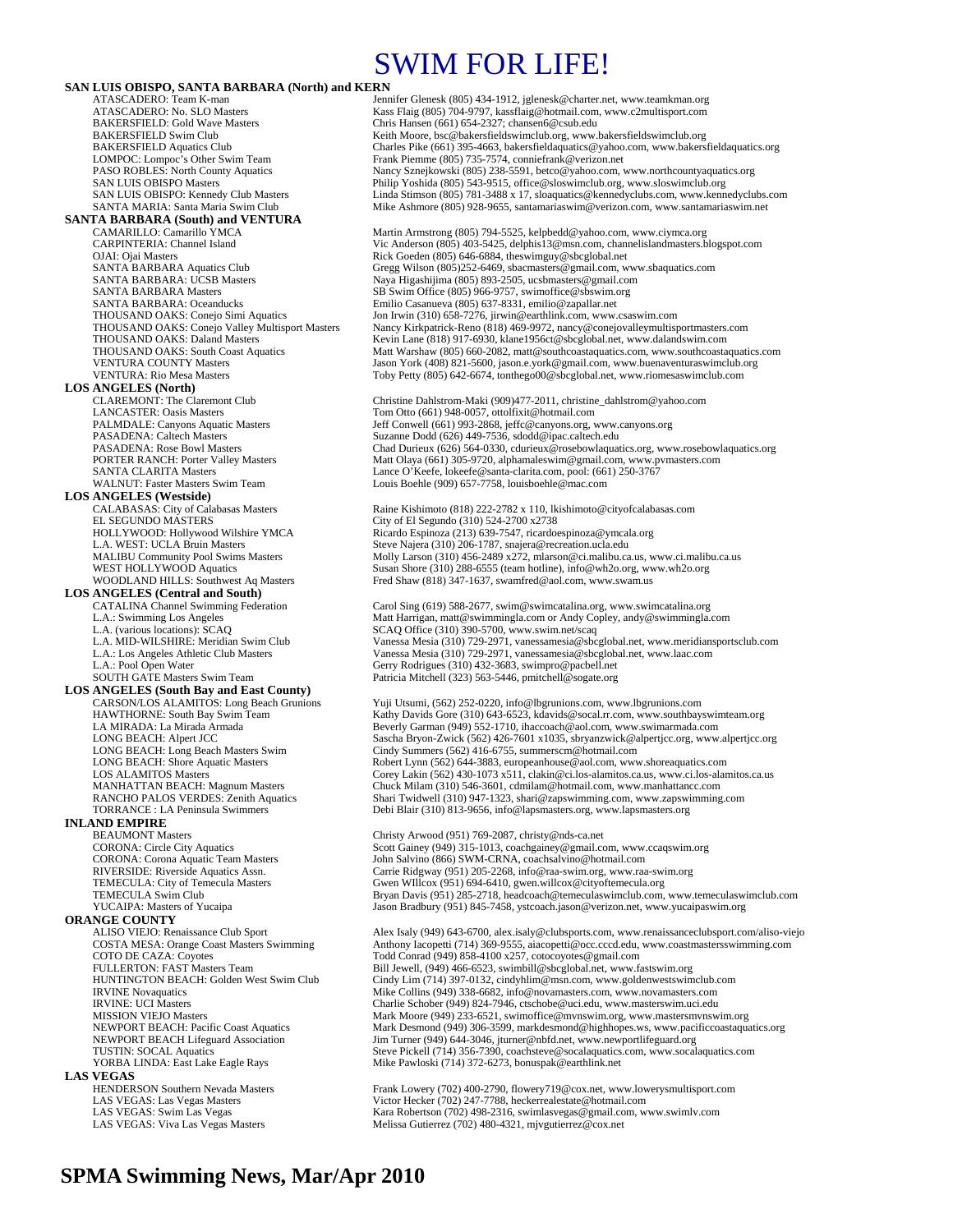# SPMA Competition Information and Instructions

**Rules:** Current USMS and SPMA rules will govern. All events are timed finals. Swimmers must check in with the Clerk of Course for deck seeded events that they wish to swim. After an event has been officially closed, swimmers may not check in. Age as of the last day of the meet determines age group for the meet for short course yards, and age as of December 31st of the year of competition determines age for long course and short course meters meets. You must be 18 years of age to register with SPMA and compete in meets.

**Eligibility:** Events are open to any **current** USMS registered swimmer or a foreign swimmer with a valid travel permit. SPMA swimmers are encouraged to submit their registration application with the submitted entry card, if NOT currently registered.

**Affiliation:** A swimmer's affiliation as stated on the consolidated entry card, if valid as of the first day of the meet, will apply throughout the meet, except that swimmers may unattach at any time.

**Submitted Times:** Please enter your best time, a reasonable estimate or a workout time. All times must be submitted on a SPMA consolidated entry card or a copy of a SPMA consolidated entry card (below). Do not mail in the meet entry form.

**Entry Confirmation:** To avoid any concern regarding receipt of entry card, enclose a self-addressed stamped envelope or postcard or mail card "Return Reply Request". No certified, registered or special delivery mail will be accepted. Receipt of entry will not be verified by phone.

**Strictly Forbidden**: Entering more than 5 individual events per day; using hand paddles in warm-up areas; diving in warm-ups unless in designated sprint lanes (entering the warm-up pool must be done with feet first with one hand in contact with the pool deck); use of any pacing device in competition; and smoking in any area where swimmers may be present.

**Open Water**: Swimmers using non-porous neoprene swim suits, wetsuits, or other non-porous attire will be ineligible for awards or place points.

> *Check out our website www.spma.net for up-to-date information*

### SOUTHERN PACIFIC MASTERS ASSOCIATION • CONSOLIDATED ENTRY CARD

|                                      |                 |                                                                         |              | Male                                                       |              |                                      |                                                             |
|--------------------------------------|-----------------|-------------------------------------------------------------------------|--------------|------------------------------------------------------------|--------------|--------------------------------------|-------------------------------------------------------------|
|                                      |                 |                                                                         |              |                                                            |              | $Phone ($ $)$ $  -$                  |                                                             |
| <b>FREESTYLE</b><br>(Submitted Time) | Event<br>No.    | <b>BACKSTROKE</b><br>(Submitted Time)                                   | Event<br>No. | <b>BREASTSTROKE</b><br>(Submitted Time)                    | Event<br>No. | <b>BUTTERFLY</b><br>(Submitted Time) | Event<br><b>INDIV. MEDLEY</b><br>No.<br>(Submitted Time)    |
| 50                                   |                 | 50                                                                      |              | 50                                                         |              | 50                                   | 100                                                         |
| 100                                  |                 | 100                                                                     |              | 100                                                        |              | 100                                  | 200                                                         |
| 200                                  |                 | 200                                                                     |              | 200                                                        |              | 200                                  | 400                                                         |
| 400/500                              |                 | FOR OFFICE USE ONLY                                                     |              |                                                            |              |                                      |                                                             |
| 800/1000                             |                 | No. of events ________ $\times$ \$ ________ = \$ _________<br>Amt Rec'd |              |                                                            |              |                                      |                                                             |
| 1500/1650                            | Total<br>$\sim$ |                                                                         |              |                                                            |              |                                      |                                                             |
|                                      |                 |                                                                         | Surcharge    | Name<br>Birthdate _______/ ________/ ________ Age_________ |              |                                      | Female USMS #___ ___ ___ ___ _ ___ - ___ ___ ____ ____ ____ |

Include a copy of USMS card

**Maximum FIVE Individual Events/Day** 

Include a copy of USMS card

Late or incomplete entries (no fee, incomplete entry card, incomplete enty data) or entries postmarked after due date MAY **BE REJECTED!** 

ALL MASTERS swimmers are required to send a photo-copy of their USMS card with their entry card. ALL Masters swimmers may be asked to show their USMS card if requested at the meet.

"I, the undersigned participant, intending to be legally bound, hereby certify that I am physically fit and have not been otherwise informed by a physician. I acknowledge that I am aware of all the risks inherent in Masters swimming (training and competition), including possible permanent disability or death, and agree to assume all of those risks. AS A CONDITION OF MY PARTICIPATION IN THE MASTERS SWIMMING PROGRAM OR ANY ACTIVITIES INCIDENT THERETO, I HEREBY WAIVE ANY AND ALL RIGHTS TO CLAIMS FOR LOSS OR DAMAGES, INCLUDING ALL CLAIMS FOR LOSS OR DAMAGES CAUSED BY THE NEGLIGENCE, ACTIVE OR PASSIVE, OF THE FOLLOWING: UNITED STATES MASTERS SWIMMING, INC., THE LOCAL MASTERS SWIMMING COMMITTEES, THE CLUBS, HOST FACILITIES, MEET SPONSORS, MEET COMMITTEES, OR ANY INDIVIDUALS OFFICIATING AT THE MEETS OR SUPERVISING SUCH ACTIVITIES.

In addition, I agree to abide by and be governed by the rules of USMS."

### **PLEASE SIGN:**

Is this your first Masters Meet? Yes No

Read the meet information sheet carefully. Make your check payable as shown on the meet information sheet and mail it to the address shown. 12/94

|                                                | <b>DATE</b> _____________ |
|------------------------------------------------|---------------------------|
| Non-SPMA swimmers please include your address: |                           |

Street:

City, State, Zip: Electric Article Article Article Article Article Article Article Article Article Article Article

**SPMA Swimming News, Mar/Apr 2010**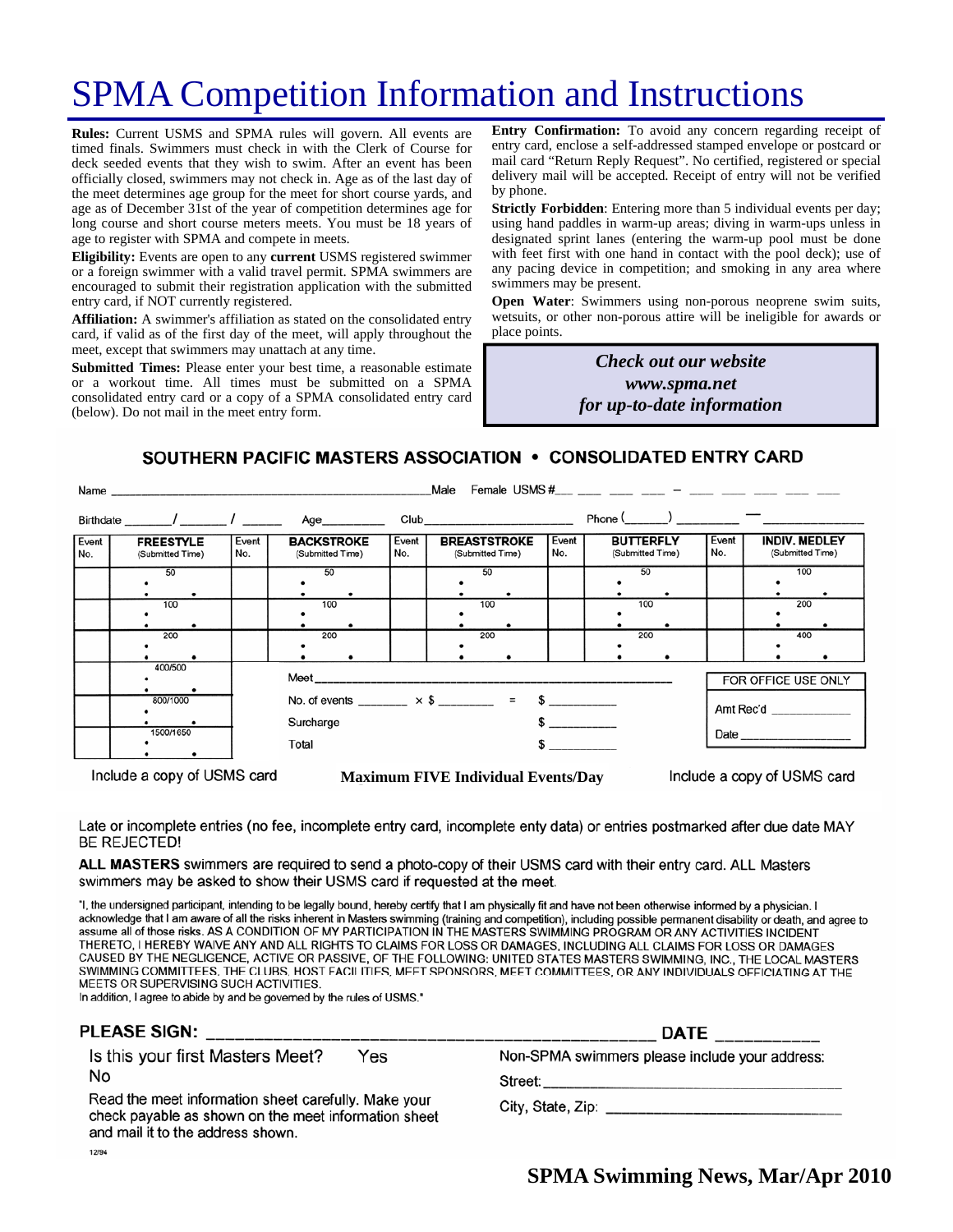### **Caltech Pentathlon SCY Swim Meet Sunday, March 7th, 2010**

### Sanction number: 330-005

**Facility:** 1201 E. California Blvd, Pasadena. The Caltech facility is an outdoor, 8-lane, 25-yard, all-deep pool with a separate 25-yard warm-up pool.

**Directions:** Take Hill Avenue south from the 210 Fwy. After 1.2 miles, turn right on California Blvd. Go to the second stop light and turn left into the parking lot. Continue past the tennis courts to the gym. The pool is located west of Brown Gym. Or take the 110 Fwy. North until it ends. Go 1 mile and turn right on California Blvd., and continue 2 miles to Caltech. Parking is free on weekends.

**Entries:** The pre-entry postmark deadline is Friday, February 26th. Deck entries close at 9:15 a.m. sharp! Age on March 7th determines age group for the meet. You must be at least 18 to compete.

**Seeding:** All events will be deck seeded slowest to fastest, by entered time, ages and sexes combined.

**Awards:** Custom pentathlon awards will be given to the top three finishers in each age group. The swimmer with the lowest cumulative time for all five events shall be declared the winner. A swimmer must swim all five events to be considered for an award.

**Entry Fees:** \$20.00 flat fee per swimmer. Deck entries are allowed for \$30.00. Late entries and entries received without payment will be treated as deck entries and charged the deck entry fee.

#### **Checks payable to**: Caltech Masters

Mail consolidated entry card, a copy of your 2010 USMS card, and check to: Caltech Pentathlon, c/o Suzanne Dodd, 211 Eastern Ave., Pasadena, CA 91107.

**Questions:** Meet Director, Suzanne Dodd, (626) 449-7536.

#### **Sunday, March 7, 2010**

Warm-up at 9:00 a.m. Meet starts at 10:00 a.m.

1. 50 yd. Butterfly 2. 50 yd. Backstroke 3. 50 yd. Breaststroke 4. 50 yd. Freestyle 5. 100 yd. Individual Medley

*The 2010 TYR Swim Meet of Champions, to be held June 10-13, 2010 at Marguerite Recreation Center in Mission Viejo, will be dual sanctioned by USMS and USA Swimming. This means that Masters swimmers who make the (very fast) qualifying times for this meet can enter and swim with the big guys and gals, and your times will count for USMS Top Ten (whether you swim under your USA Swimming registration number or your USMS number) and world records (only if you swim under your USMS number). Please contact the SPMA office at (626) 296- 1841 if you plan to swim in this meet.* 

### **SPMA Swimming News, Mar/Apr 2010**

### **Santa Clarita Masters SCY Swim Meet Saturday, March 20th, 2010**

#### Sanction number: 330-006

**Facility**: Santa Clarita Aquatic Center, 20850 Centre Pointe Pkwy.

**Directions:** *From the north*, take I-5 to the Valencia Blvd exit in Valencia. Go east several miles (Valencia Blvd turns into Soledad Canyon Rd) to Ruether Ave. Turn right and cross over railroad tracks. Turn right at Centre Pointe Pkwy. Turn left into driveway for Aquatic Center. *From the south*, take I-5 to Hwy. 14 north. Exit at Golden Valley Rd. Turn left onto Golden Valley Rd. Turn right on Centre Point Pkwy. Make a right into the driveway for the Aquatic Center. Parking available in both upper and lower parking lots.

**Entries:** The pre-entry postmark deadline is Saturday, March 13th. Deck entries for the 1650 yd. Freestyle will close at 8:45 a.m., all other deck entries close at 11:00 a.m. Age on March 20th determines age group for the meet. You must be at least 18 to compete.

**Seeding:** All events will be deck seeded slowest to fastest, by entered time, ages and sexes combined. Check-in is not required in order to be deck seeded, except swimmers must check in to swim the 1650 yd. Freestyle and the 400 yd. Freestyle.

**Relays:** All relays will be deck entered. Relay fees are \$4.00 per relay due upon entry. For each relay swimmer who is not entered in individual events, a fee of \$5.00 and a signed liability release must be submitted with the relay entry.

**Awards:** Individual: SPMA ribbons for places 1 to 3. Relay: SPMA ribbons for first place.

**Entry Fees:** \$20.00 per swimmer flat fee for online entries. \$24.00 per swimmer flat fee for mail-in entries. Deck entries allowed for a total of \$30.00.

#### **Checks payable to**: City of Santa Clarita

Mail consolidated entry card, a copy of your 2010 USMS card, and check to: Santa Clarita Aquatic Center, c/o Santa Clarita Masters Club, 20850 Centre Pointe Pkwy, Santa Clarita, CA 91355.

**Questions:** Meet Directors, Chris Lundie, (661) 286-4088, clundie@santa-clarita.com; Lance O'Keefe, (661) 250-3767, lokeefe@santa-clarita.com; Mike Coash, (661) 250-3760, mcoash@santa-clarita.com.

#### **Saturday, March 20, 2010**

1650 warm-up at 8:00 a.m. 1650 starts at 9:00 a.m. 1. 1650 yd. Freestyle (check-in required) Additional warm-up after 1650 Event #2 starts at noon 2. 200 yd. Mixed Freestyle Relay 3. 100 yd. Butterfly 4. 200 yd. Freestyle 5. 100 yd. Breaststroke 6. 50 yd. Freestyle 7. 200 yd. Individual Medley 8. 400 yd. Freestyle (check-in required) 9. 100 yd. Backstroke 10. 50 yd. Butterfly 11. 400 yd. Individual Medley 12. 200 yd. Breaststroke 13. 100 yd. Freestyle 14. 50 yd. Backstroke 15. 200 yd. Butterfly 16. 100 yd. Individual Medley 17. 50 yd. Breaststroke 18. 200 yd. Backstroke 19. 200 yd. Mixed Medley Relay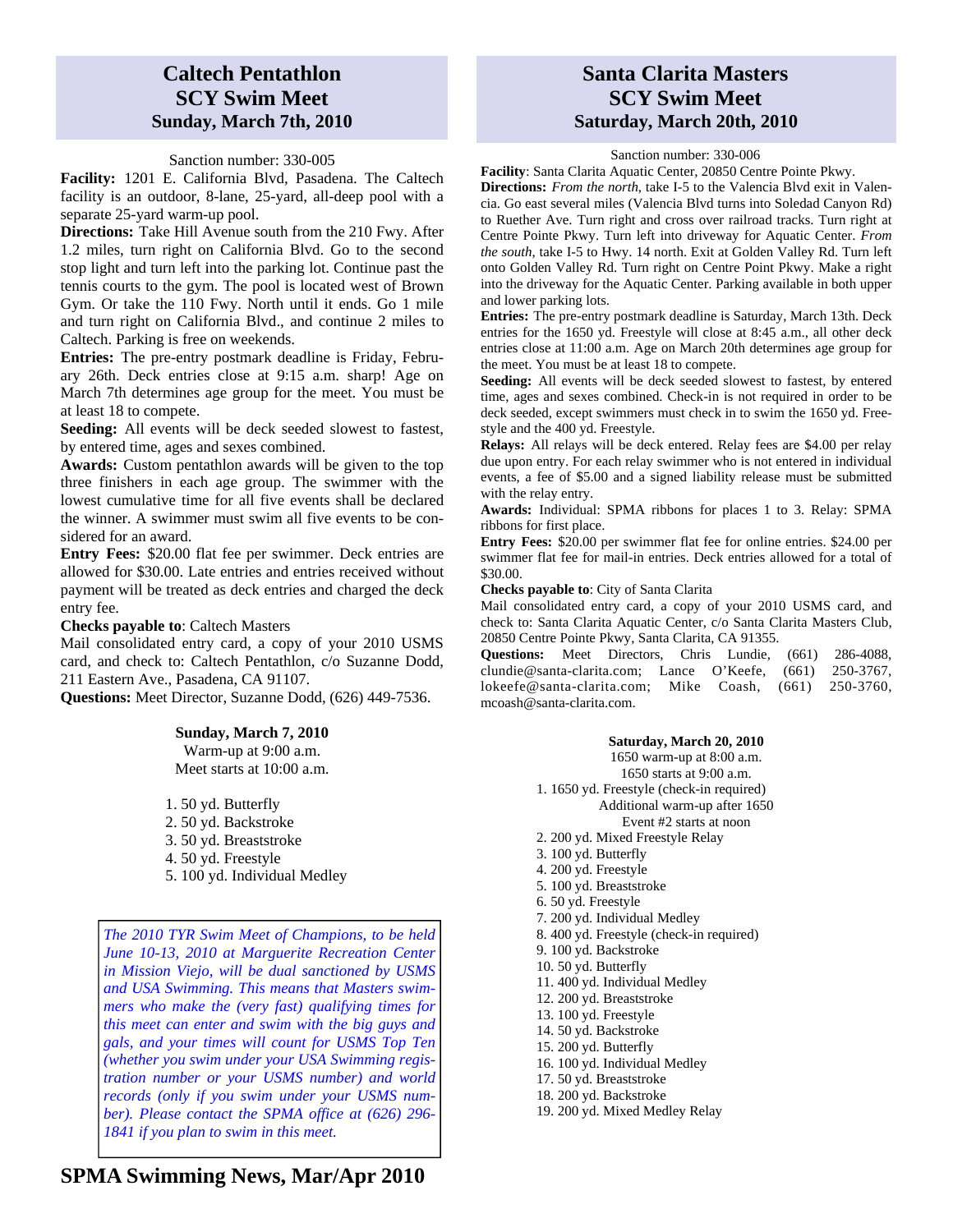### **UCLA Bruin Masters SCY Swim Meet Sunday, April 18th, 2010**

Sanction number: 330-007

**Facility**: UCLA's new Spieker Aquatics Center is a state-of-the-art, outdoor, all-deep water, 8-lane competition pool. Eight additional lanes available for warm-up.

**Directions & Parking:** Take the 405 Freeway to Sunset Blvd. Take Sunset east approximately 3/4 mile to Bellagio Road (just after the light at Veteran Blvd. and across from the Bel Air gate). Turn right into campus. Go to stop sign and turn left, pool will be on your right. Continue on down the hill for 1/4 block to SV Parking Lot. Pay the parking attendant (\$10.00). There is no parking in the pool lot, it is for UCLA permits only. NOTE: Parking enforcement *does* ticket on weekends!

**Entries:** The pre-entry postmark deadline is Saturday, April 10th. On deck registration is permitted. Online entries are available, check www.spma.net for the link. Deck entries for the 1000 yd. Freestyle will close at 8:30 a.m. and at 10:30 a.m. for all other events. Age on April 18th determines age group for the meet. Swimmers are limited to *four* events plus relays. There will be a limit of 8 heats for the 1000 yd. Freestyle.

**Seeding:** All events will be deck seeded slowest to fastest by entered time, ages and sexes combined. Swimmers in the 1000 yd. Freestyle *must* check in to be seeded.

**Relays:** No Charge - Fun Event! 4 x 50 "T-shirt" relay. Each team member must swim with a T-shirt on. The shirt is exchanged from one swimmer to the next. Bring a T-shirt to use. This is quite a comical event and loads of fun. For each relay swimmer who is not entered in individual events, a fee of \$5.00 and a signed liability release must be submitted with the relay entry.

**Awards:** Individual: SPMA ribbons for places 1 to 3. Relay: SPMA ribbons for first place.

**Snack Bar:** Food and swimming equipment vendors will be available close to the pool.

**Entry Fees:** \$25.00 per swimmer flat fee. Deck entries allowed for a total of \$35.00.

**Checks payable to**: UC Regents

Mail consolidated entry card, a copy of your 2010 USMS card, and check to: Bruin Masters Meet, P.O. Box 204, Lake Forest, CA 92609. **Questions:** Christie Ciraulo, swimcap@roadrunner.com; Steve Najera, snajera@recreation.ucla.edu, (310) 206-1787. Robert Mitchell, mitchellrobert@cox.net, (949) 689-7946.

#### **Sunday, April 18, 2010**

1000 warm-up at 8:00 a.m. 1000 starts at 9:00 a.m.

- 1 . 1000 yd. Freestyle
	- Additional warm-up after the 1000 Event #2 starts at 11:00 a.m.
- 2. 200 yd. Butterfly
- 3. 200 yd. Individual Medley
- 4. 50 yd. Backstroke
- 5. 200 yd. Freestyle Relay (Men, Women, Mixed; deck enter)
- 6. 100 yd. Breaststroke
- 7. 200 yd. Freestyle
- 8. 50 yd. Butterfly
- 9. 100 yd. Individual Medley
- 10. 200 yd. Backstroke
- 11. 50 yd. Breaststroke
- 12. 50 yd. Freestyle
- 13. 100 yd. Butterfly
- 14. 200 yd. Medley Relay (Men, Women, Mixed; deck enter)
- 15. 400 yd. Individual Medley
- 16. 100 yd. Backstroke
- 17. 200 yd. Breaststroke
- 18. 100 yd. Freestyle
- 19. 4 x 50 yd. T-shirt Relay (deck enter)

### **UC-Irvine Masters SCY Meet Sunday, April 25th, 2010**

#### Sanction number: 330-003

**Facility**: UCI Pool is located on the UCI campus, an outdoor, 8 lane competition pool with a warm-up area.

**Directions:** *From the north*, take the Jamboree Rd. exit from I-405. Turn right on Jamboree Rd, left on Campus Dr., and right on West Peltason. The pool is ahead on the right. *From the south*, take the University Dr. exit from I-405. Turn left on University, left on Campus Dr., right on West Peltason. The pool is ahead on the right. Park in the Mesa Parking Structure at Mesa Rd and West Peltason (\$8.00 per day).

**Entries:** The pre-entry postmark deadline is Saturday, April 17th, 2010. Deck entries will close at 8:30 a.m. for 500 yd Freestyle, and at 10:00 a.m. for all other events. Age on April 25th determines age group for the meet. You must be at least 18 to compete.

**Seeding:** All events will be deck seeded slowest to fastest, by entered time, ages and genders combined. Check-in is not required in order to be deck seeded, except swimmers must check in to swim the 500 yd. Freestyle.

**Relays:** All relays will be deck entered. For each relay swimmer who is not entered in individual events, a fee of \$5.00 and a signed liability release must be submitted with the relay entry.

**Awards:** Individual: SPMA ribbons for places 1 to 3. Relay: SPMA ribbons for first place.

**Entry Fees:** \$25.00 per swimmer flat fee. Deck entries are allowed for \$30.00 flat fee. For swimmers in relays only, the fee is \$5.00.

**Checks payable to**: UC Regents

Mail consolidated entry card, a copy of your 2010 USMS card, and check to: Charlie Schober, UCI Crawford Hall, Irvine, CA 92697- 4500.

**Questions:** Meet Director, Charlie Schober, (949) 824-7946, ctschobe@uci.edu.

### **Sunday, April 25, 2010**

Warm-up at 8:00 a.m. 500 yd. Freestyle starts at 9:00 a.m.

- 1. 500 yd. Freestyle Additional warm-up after 500 Event #2 starts at 10:30 a.m.
- 2. 200 yd. Freestyle Relay (Men, Women, Mixed)
- 3. 200 yd. Individual Medley
- 4. 50 yd. Backstroke
- 5. 100 yd. Butterfly
- 6. 200 yd. Freestyle
- 7. 100 yd. Backstroke
- 8. 50 yd. Freestyle
- 9. 100 yd. Breaststroke
- 10. 100 yd. Freestyle
- 11. 50 yd. Butterfly
- 12. 50 yd. Breaststroke
- 13. 100 yd. Individual Medley
- 14. 200 Medley Relay (Men, Women, Mixed)

*Online entries are available for many of our meets. In some cases a discount is available for entering online, because it saves the meet host a lot of data entry! Please check www.spma.net for links to online entries.*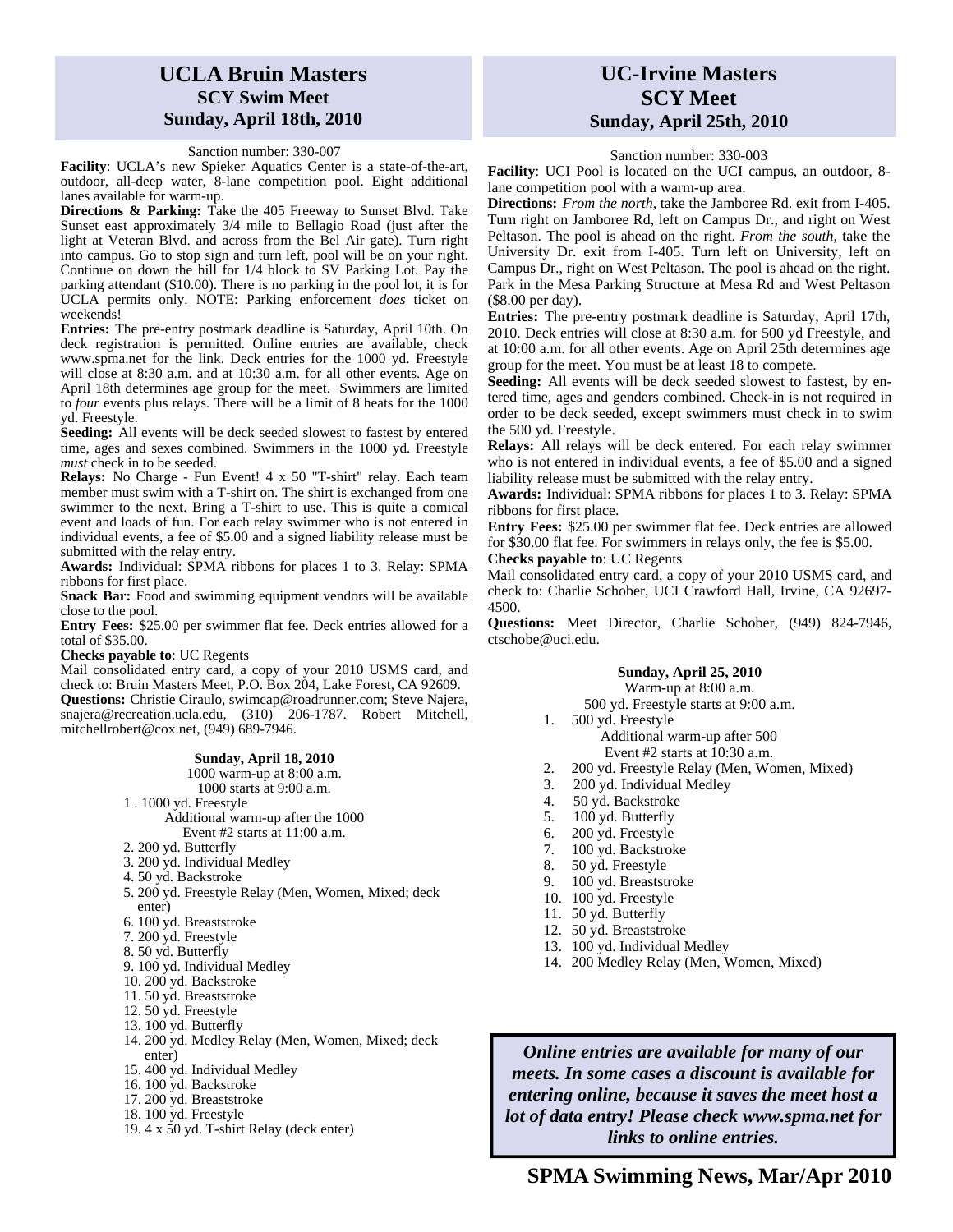### **Mission Viejo Nadadores 2010 SPMA SCY Regional and Southwest Zone Championship Meet Friday, May 7th to Sunday, May 9th, 2010**

#### Sanction number: 330-008

**Facility:** Lower Marguerite Aquatic Complex, 27474 Casta Del Sol, Mission Viejo, CA 92692.

**Directions:** Take I-5 to the La Paz exit. Turn east on La Paz, left on Marguerite, and right on Casta Del Sol. Turn right at the first driveway. The swim parking lot is behind the tennis courts on the right with the exit being at the upper lot. Do not park in the tennis lot on Marguerite.

**Entries:** Flat fee of \$45.00 if postmarked on or before Monday, April 26th. Add a \$10.00 late fee for all entries postmarked (or entered on-line) after Monday, April 26th. All entries must be received by 6:00 p.m. on Monday, May 3rd. Entries received after April 26th will not be appear in the meet program. Entry fee includes a meet t-shirt. No individual deck entries will be allowed. Age on May 9th determines age group for the meet. You must be at least 18 to compete. Swimmers are limited to entering a total of 7 individual events for the entire meet and no more than 5 individual events per day. There will be no refund of entry fees after May 3rd.

**Relays**: All relays will be deck entered. Relay only swimmers may enter for a \$10.00 fee and must sign a consolidated entry card (meet t-shirt not included). Relay entries are \$12.00 per relay, and there is no limit on the number of relays a swimmer may swim, but swimmers may swim only one relay (men, women, or mixed) per event.

**Seeding:** All events will be seeded and swum slowest to fastest, except the 500, 1000, and 1650 yd. Freestyle which will be swum fastest to slowest. Men and women will be seeded together for the 500, 1000 and 1650 yd. Freestyle and 400 yd. Individual Medley, based on entry time. Men and women will swim separately for all other individual events. Scoring will be by gender and age group. The 1650 yd. Freestyle may be limited to the first 60 entries at the discretion of the meet director. Swimmers may enter both the 1000 and 1650 yd. Freestyle.

**Timing:** Electronic timing will be used and two timers per lane will be provided. Clubs are requested to assist with timing where possible.

**Check-in:** Positive check-in is required for all events. Check-in closes at 11:00 a.m. on Friday for the 1000 yd. Freestyle, 8:00 a.m. on Saturday for the 500 yd. Freestyle, and 8:00 a.m. on Sunday for the 1650 yd. Freestyle. Check-in for all other events will close one hour prior to the anticipated start of the event.

**Awards:** Individual: Medals for places 1 to 3 and ribbons for places 4 to 6 for each age group and gender. Relays: medals for 1st place, ribbons for 2nd and 3rd places. There will be special awards for high point male and female swimmer in each age group, based on points from individual events. Awards to the top eight teams, based on combined scoring for men and women, individual events plus relays.

**Meet Social**: There will be a meet social on Friday, May 7th at 6:00 p.m. The cost will be \$25.00 per person. Additional information will be available at www.mastersmvnswim.org.

**Checks payable to:** Mission Viejo Nadadores

Mail consolidated entry card, a copy of your 2010 USMS card, and check to: Mission Viejo Nadadores Masters/Mark Moore, PMB #391 25108-B Marguerite Pkwy, Mission Viejo, CA 92692. Send a SASE or stamped postcard for a return receipt.

To register online, go to www.spma.net or www.mastersmvnswim.org and click on 2010 SPMA SCY Championships.

**Questions:** Call (949) 489-1847 or send an email to Mark Moore, m.w.moore@cox.net. For hotels, information, and directions go to www.mastersmvnswim.org.

### **SPMA Swimming News, Mar/Apr 2010**

**Snack Bar:** A complete hot and cold snack bar will be available. **Online Entries (and additional information):**  http://mastersmvnswim.org/2010ShortCourseChamps.htm

### **Friday, May 7, 2010 Warm-up at 10:30 a.m. Meet starts at noon**

*Check-in for 1650 yd. Freestyle closes at 11:00 a.m.* 

- 1. 1000 yd. Freestyle (Women, Men)
- 2. Women's 200 yd. Backstroke
- 3. Men's 200 yd. Backstroke
- 4. Women's 100 yd. Breaststroke
- 5. Men's 100 yd. Breaststroke
- 6. Women's 100 yd. Freestyle
- 7. Men's 100 yd. Freestyle
- 8. 400 yd. Individual Medley (Women, Men)
- 9. 200 yd. Medley Relay (Women, Men, Mixed)
- 10. 400 yd Freestyle Relay (Women, Men, Mixed)

### **Saturday, May 8, 2010 Warm-up at 7:15 a.m. Meet starts at 8:30 a.m.**

*Check-in for the 500 yd. Freestyle closes at 8:00 a.m.*

- 11. 500 yd. Freestyle (Women, Men)
- 12. Women's 100 yd. Backstroke
- 13. Men's 100 yd. Backstroke
- 14. Women's 200 yd. Butterfly
- 15. Men's 200 yd. Butterfly
- 16. Women's 200 yd. Freestyle
- 17. Men's 200 yd. Freestyle
- 18. Women's 50 yd. Breaststroke
- 19. Men's 50 yd. Breaststroke
- 20. Women's 100 yd. Individual Medley
- 21. Men's 100 yd. Individual Medley
- 22. Women's 50 yd. Butterfly
- 23. Men's 50 yd. Butterfly
- 24. 800 yd. Free Relay (Women, Men, Mixed)

### **Sunday, May 9, 2010 Warm-up at 7:15 a.m. Meet starts at 8:30 a.m.**

- *Check-in for the 1650 yd. Free closes at 8 a.m.*
- 25. 1650 yd. Freestyle (Women, Men)
- 26. 400 yd. Medley Relay (Women, Men, Mixed)
- 27. 200 yd. Free Relay (Women, Men, Mixed)
- 28. Women's 200 yd. Breaststroke
- 29. Men's 200 yd. Breaststroke
- 30. Women's 50 yd. Freestyle
- 31. Men's' 50 yd. Freestyle
- 32. Women's 100 yd. Butterfly
- 33. Men's 100 yd. Butterfly
- 34. Women's 200 yd. Individual Medley
- Expand your horizons! 35. Men's 200 yd. Individual Medley
- 36. Women's 50 yd. Backstroke
- $T_{\text{max}}$  and  $T_{\text{max}}$  meet in a neighborhood. 37. Men's 50 yd. Backstroke

San Diego-Imperial: www.simasterswim.org **Relays:** A swimmer may swim only one relay in each of events 9, 10.24.26 and 27 10, 24, 26, and 27.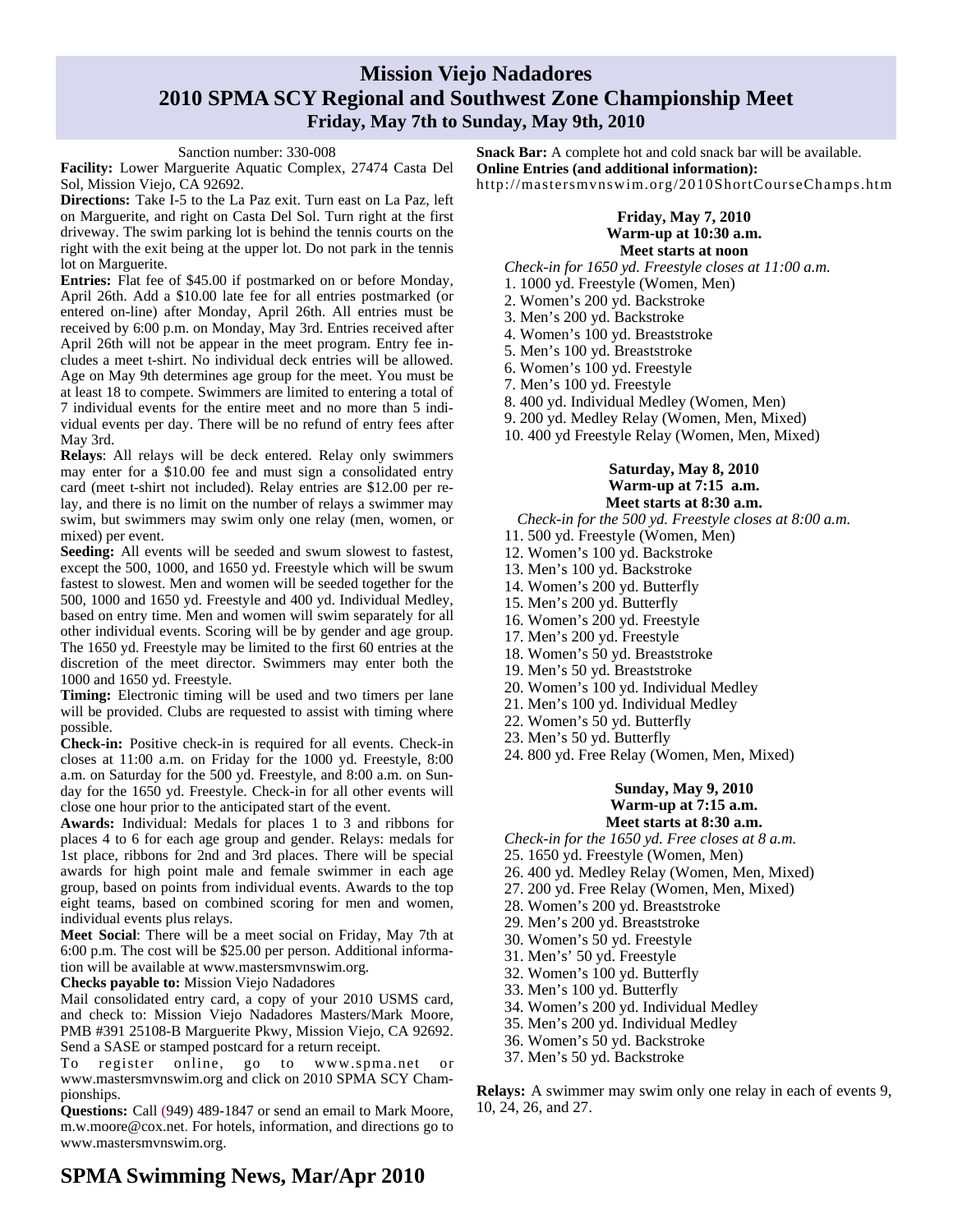## **Swimmers and Shoulders**

Many swimmers come to my office complaining of shoulder pain. In general, swimmers with shoulder pain have both a swimming technique problem and a muscle imbalance or weakness.

Common technique problems that aggravate the shoulder include inadequate long axis rotation in the front crawl (freestyle) and backstroke. Since it is difficult for swimmers to judge for themselves whether they are rotating enough, I recommend that my patients seek advice of a good coach or have themselves videotaped. Poor head position may cause a neck and shoulder problem. The position of the hand entry may also be a factor. If the thumb enters first, the arm may be internally rotated too much. If the little finger enters first, the pull will be weak and ineffectual. Entering the water with the second or third finger would be ideal.

By performing a thorough examination, a sports medicine specialist will be able to determine whether or not the neck is involved in the shoulder pain or not. The exam should also be able to identify the weak muscles. In addition to giving exercises for the weak muscles, I also recommend exercises to strengthen the muscles of the shoulder that are active during most of the stroke cycle. For example, repeated shoulder shrugs, with or without weights, will work most of the muscles around the shoulder.

*Dr. Jessica Seaton is a chiropractor in private practice in West Los Angeles. She has been swimming with West Hollywood Aquatics for nearly 20 years. To set up a 90-minute shoulder clinic for teams with the team coach at pools throughout the city or an individual consultation, please contact her at 310.470.0282 or at JSeaton@aol.com or check out her website at www.drjessicaseaton.com*

## Expand your horizons!

Take a trip to a swim meet in a neighboring LMSC. For up-to-date information check out these websites: San Diego-Imperial: www.simasterswim.org New Mexico: www.zianet.com/pdjang/nmms/index.htm Arizona: www.azlmsc.org

*Please read the general information on entering swim meets on the third page of this newsletter!* 

### **Santa Clarita Masters LCM Meet Sunday, May 16th, 2010**

#### Sanction number: 330-010

Facility: Santa Clarita Aquatic Center, 20850 Centre Pointe Pkwy.

**Directions:** *From the north*, take I-5 to the Valencia Blvd exit in Valencia. Go east several miles (Valencia Blvd turns into Soledad Canyon Rd) to Ruether Ave. Turn right and cross over railroad tracks. Turn right at Centre Pointe Pkwy. Turn left into driveway for Aquatic Center. *From the south*, take I-5 to Hwy. 14 north. Exit at Golden Valley Rd. Turn left onto Golden Valley Rd. Turn right on Centre Point Pkwy. Make a right into the driveway for the Aquatic Center. Parking available in both upper and lower parking lots.

**Entries:** The pre-entry postmark deadline is Saturday, May 8th. Deck entries for the 1500 m Freestyle will close at 8:45 a.m.; all other deck entries close at 11:00 a.m. Age on December 31, 2010 determines age group for the meet. You must be at least 18 years of age to compete.

**Seeding:** All events will be deck seeded slowest to fastest, by entered time, ages and sexes combined. Check-in is not required in order to be deck seeded, except swimmers must check in to swim the 1500 m Freestyle and the 400 m Freestyle.

**Relays:** All relays will be deck entered. Relay fees are \$4.00 per relay due upon entry. For each relay swimmer who is not entered in individual events, a fee of \$5.00 and a signed liability release must be submitted with the relay entry.

**Awards:** Individual: SPMA ribbons for places 1 to 3. Relay: SPMA ribbons for first place.

**Entry Fees:** \$20.00 per swimmer for online entries, \$25.00 for mail-in entries. Deck entries allowed for a total of \$30.00.

**Checks payable to**: City of Santa Clarita.

Mail consolidated entry card, a copy of your 2010 USMS card, and check to: Santa Clarita Aquatic Center, c/o Santa Clarita Masters Club, 20850 Centre Pointe Pkwy, Santa Clarita, CA 91355.

**Questions:** Meet Directors, Chris Lundie, (661) 286-4088, clundie@santa-clarita.com; Lance O'Keefe, (661) 250-3767, lokeefe@santa-clarita.com.

### **Sunday, May 16, 2010**

1500 warm-up at 8:00 a.m. 1500 starts at 9:00 a.m. 1. 1500 m Freestyle (check-in required) 20 minute warm-up after 1500 2. 400 m Mixed Freestyle Relay 3. 100 m Butterfly 4. 200 m Freestyle 5. 100 m Breaststroke 6. 50 m Freestyle 7. 200 m Individual Medley 8. 400 m Freestyle (check-in required) 9. 100 m Backstroke 10. 50 m Butterfly 11. 400 m Individual Medley 12. 200 m Breaststroke 13. 100 m Freestyle 14. 50 m Backstroke 15. 200 m Butterfly 16. 50 m Breaststroke 17. 200 m Backstroke

18. 400 m Mixed Medley Relay